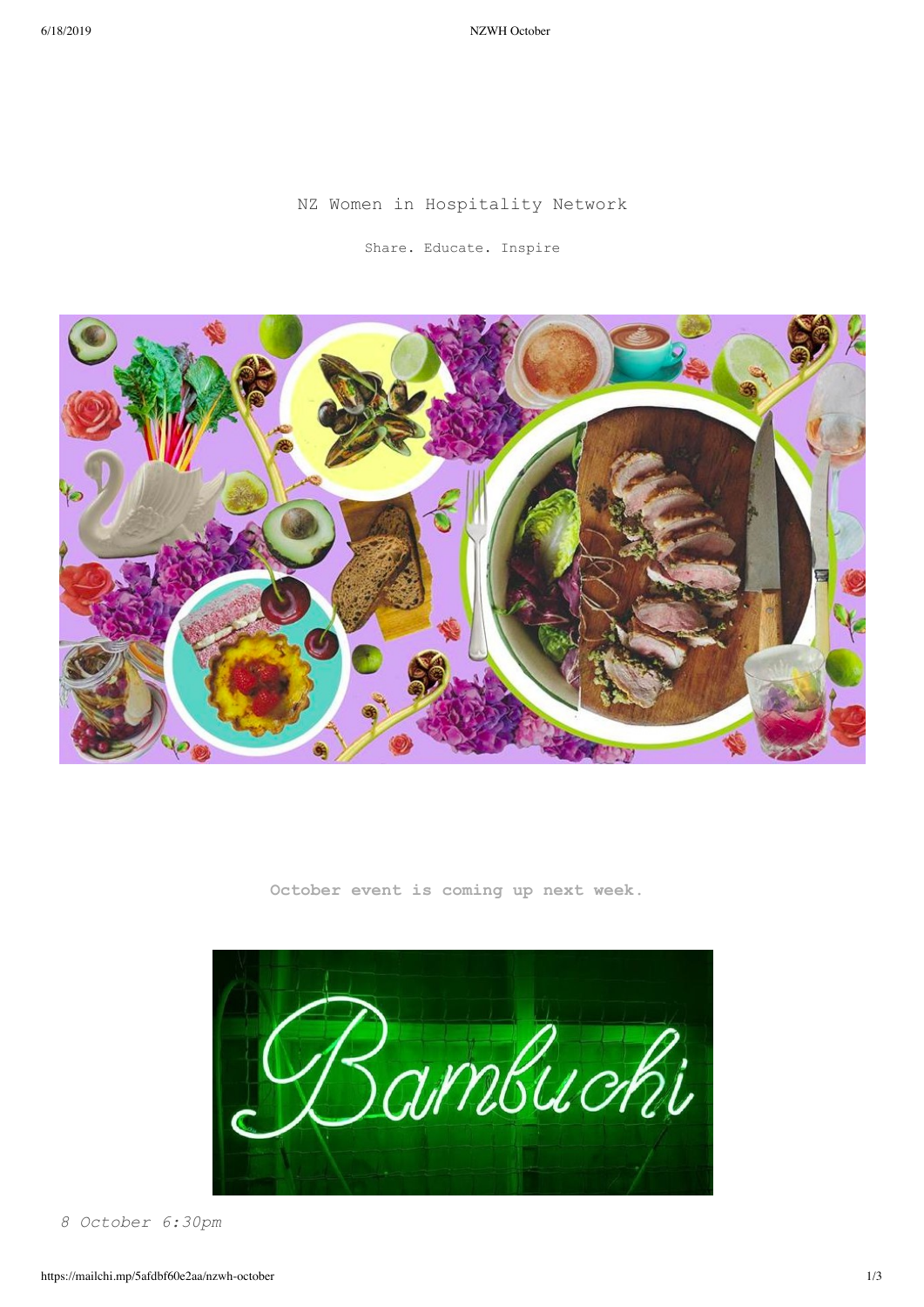Lindsay and the team at Bambuchi are already organizing some wines and food for us for the October event. Thanks team. Join the event [here]

#### 6/18/2019 NZWH October

Come along over to Hataitai for a little out of town discussion about definitions of success, sustainability, mentorship program and confidence building. Catch up with other members and build your support network.

## **Speakers for the evening**

Vicky Hu from House of dumplings Lauren Tennet from Trade school kitchen Katie Smith from Ritual Tea

**Well done to the ladies/owners that were nominated Outstanding Maitre d of the year,** Chelsea Godinet **Outstanding Chef of the year,** Kelda Hains **Emerging Front of house** Georgia Mackenzie **Emerging Chef** Zoe Lloyd **Establishment of the year** Rita, Frenchie **Outstanding Ambience & Design of the Year** Rita **Outstanding Sales Rep of the Year** Rachel Watson, Red + White Cellar Stephanie Reade, Mineral Wines

Final votes here **Get them in before Sunday 14 October**



# **Femmes & Food Collab Dinner**

Excited to announce our first dinner. With the aim